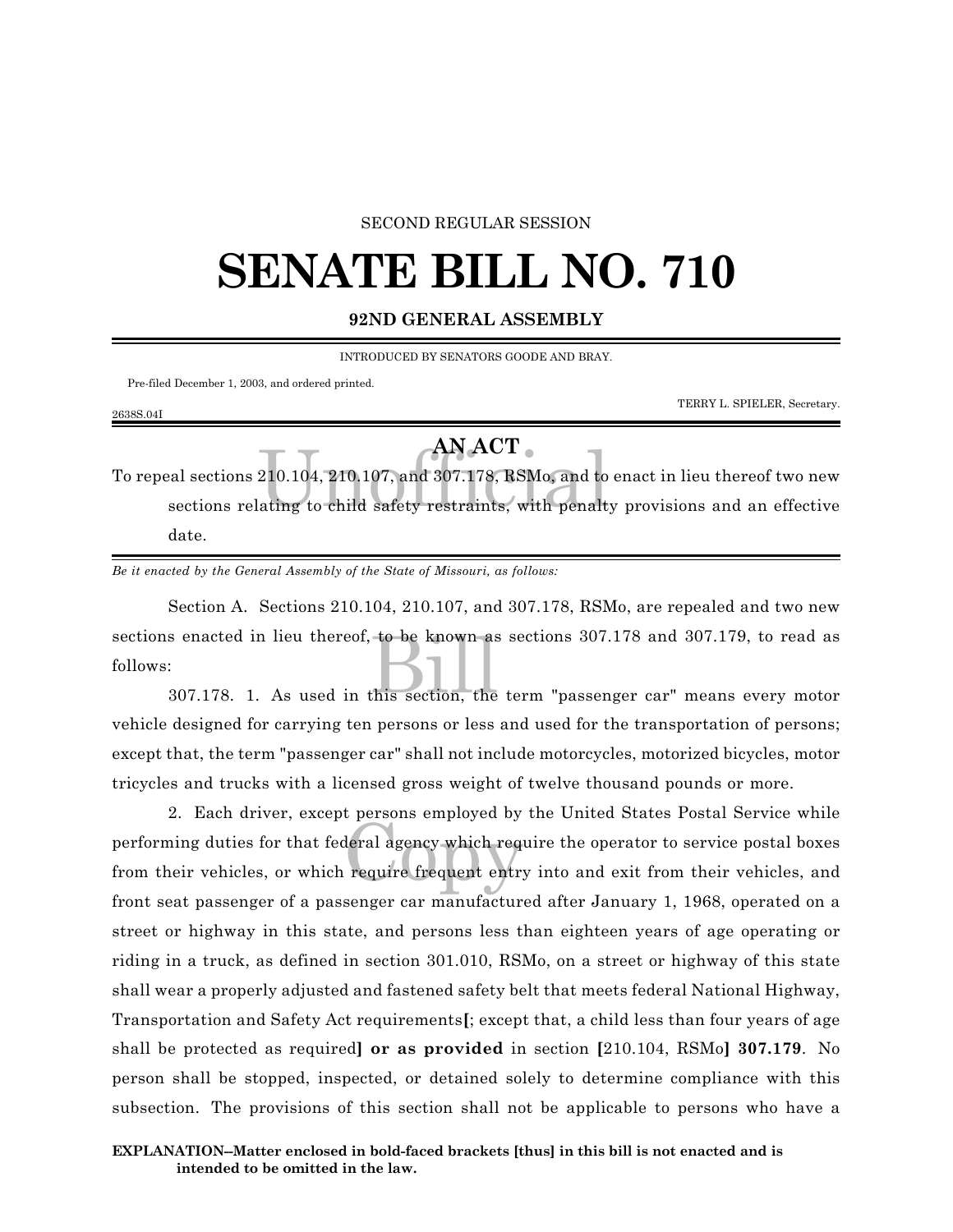medical reason for failing to have a seat belt fastened about their body, nor shall the provisions of this section be applicable to persons while operating or riding a motor vehicle being used in agricultural work-related activities. Noncompliance with this subsection shall not constitute probable cause for violation of any other provision of law.

3. Each driver of a motor vehicle transporting a child four years of age or more**[**, but less than sixteen years of age,**]** shall secure the child in a properly adjusted and fastened **[**safety belt**] restraint pursuant to section 307.179**.

4. In any action to recover damages arising out of the ownership, common maintenance or operation of a motor vehicle, failure to wear a safety belt in violation of this section shall not be considered evidence of comparative negligence. Failure to wear a safety belt in violation of this section may be admitted to mitigate damages, but only under the following circumstances:

on of this section must first introduce expert evidence proving that a failure to wear<br>y belt contributed to the injuries claimed by plaintiff;<br>(2) If the evidence supports such a finding, the trier of fact may find that t (1) Parties seeking to introduce evidence of the failure to wear a safety belt in violation of this section must first introduce expert evidence proving that a failure to wear a safety belt contributed to the injuries claimed by plaintiff;

plaintiff's failure to wear a safety belt in violation of this section contributed to the plaintiff's claimed injuries, and may reduce the amount of the plaintiff's recovery by an amount not to exceed one percent of the damages awarded after any reductions for comparative negligence.

a fine not to excess to the contrar 5. Each driver who violates the provisions of subsection 2 or **[**3**] 7** of this section is guilty of an infraction for which a fine not to exceed ten dollars may be imposed. All other provisions of law and court rules to the contrary notwithstanding, no court costs shall be imposed on any person due to a violation of this section. In no case shall points be assessed against any person, pursuant to section 302.302, RSMo, for a violation of this section.

ublic safety shall evalue<br>indings in the annual<br>SA and FHWA nursuan 6. The department of public safety shall initiate and develop a program of public information to develop understanding of, and ensure compliance with, the provisions of this section. The department of public safety shall evaluate the effectiveness of this section and shall include a report of its findings in the annual evaluation report on its highway safety plan that it submits to NHTSA and FHWA pursuant to 23 U.S.C. 402.

7. If there are more persons than there are seat belts in the enclosed area of a motor vehicle, then the **[**driver and**]** passengers **[**are not in violation of this section**] who are unable to wear seat belts, shall sit in the area behind the front seat of the motor vehicle unless the motor vehicle is designed only for a front-seated area. This subsection shall not apply to passengers who are accompanying a driver of a motor vehicle who is licensed pursuant to section 302.178, RSMo**.

**307.179. 1. As used in this section, the following terms shall mean:**

**(1) "Child booster seat", a seating system which meets the Federal Motor Vehicle Safety Standards set forth in 49 C.F.R. 571.213, as amended, that is**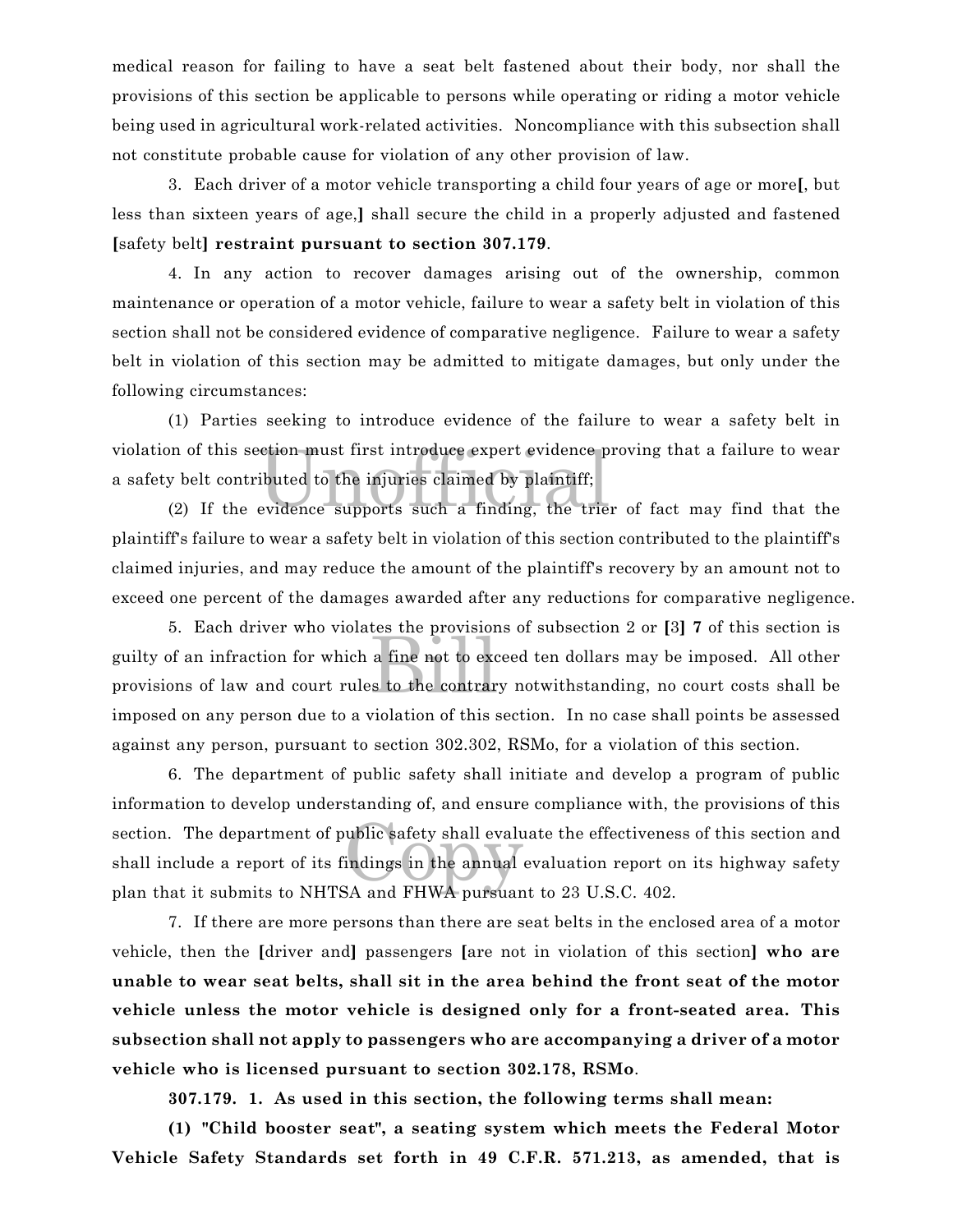**designed to elevate a child to properly sit in a federally approved safety belt system;**

**(2) "Child passenger restraint system", a seating system which meets the Federal Motor Vehicle Safety Standards set forth in 49 C.F.R. 571.213, as amended, and which is either permanently affixed to a motor vehicle or is affixed to such vehicle by a safety belt or a universal attachment system;**

**(3) "Driver", a person who is in actual physical control of a motor vehicle.**

**2. Every person transporting a child under the age of sixteen years shall be responsible, when transporting such child in a motor vehicle operated by that person on the streets or highways of this state, for providing for the protection of such child as follows:**

**(1) Children less than four years of age, regardless of weight, or children weighing less than forty pounds, regardless of age, shall be secured in a child passenger restraint system appropriate for that child;**

passenger restraint system appropriate for that child;<br>(2) Children four through five years of age or weighing at least forty pounds<br>but less than sixty pounds shall be secured in a child passenger restraint system **(2) Children four through five years of age or weighing at least forty pounds or booster seat appropriate for that child;**

**(3) Children at least six years of age, or at least sixty pounds, shall be secured by a vehicle safety belt, child passenger restraint system, or booster seat;**

nore than 101<br>ooster seat, ma<br>only a lap bel **(4) A child weighing more than forty pounds, who would otherwise be required to be secured in a booster seat, may be transported in the back seat of a motor vehicle while wearing only a lap belt if the back seat of the motor vehicle is not equipped with a combination lap and shoulder belt for booster seat installation.**

all points be assessed<br>violation of this section **3. Any person who violates this section is guilty of an infraction and, upon conviction, may be punished by a fine of not more than twenty-five dollars and court costs. In no case shall points be assessed against any person, pursuant to section 302.302, RSMo, for violation of this section. If a person receives a citation for violating this section, the charges shall be dismissed or withdrawn if the person prior to or at his or her hearing provides evidence of acquisition of a child passenger restraint system or child booster seat which is satisfactory to the court or the party responsible for prosecuting the person's citation.**

**4. The provisions of this section shall not apply to any public carrier for hire or to school buses as defined in section 301.010, RSMo, unless such school bus has been equipped with safety belts or is required to be equipped with safety belts pursuant to federal motor vehicle safety standards.**

**5. Every car rental agency doing business within Missouri shall inform its customers of the requirements of this section and shall provide for rental of an**